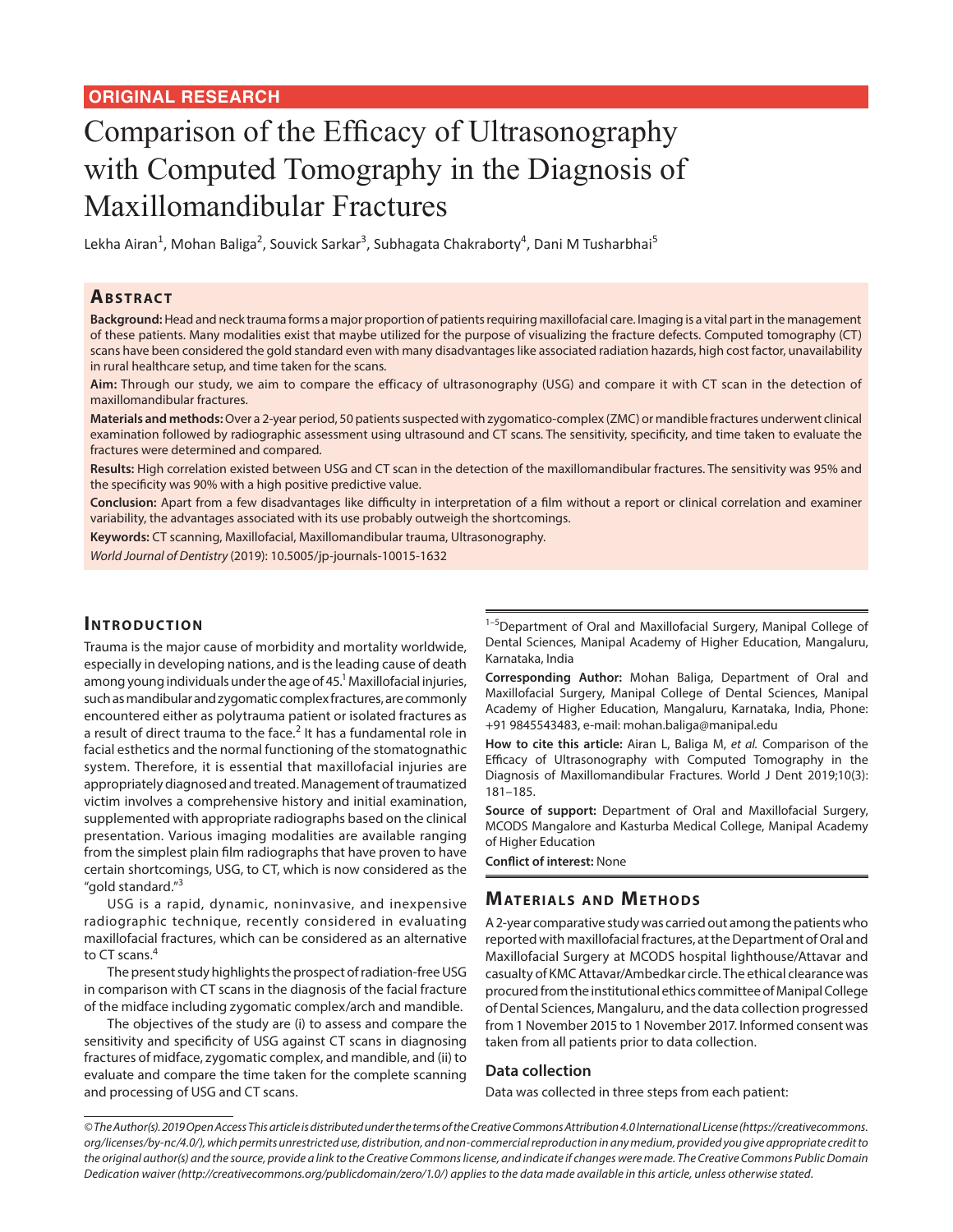- Thorough history and physical examination of each patient was carried out by the principal investigator.
- The patients in whom an underlying fracture was suspected were referred for the radiographic assessment, subsequently, for imaging by CT and ultrasound for the diagnosis of the fracture.
- The radiologist was blinded to the CT findings if already present and was asked about the USG examination.
- Surgery was carried out as soon as the patient was considered fit to undergo surgical treatment under general anesthesia.

USG examinations were performed using the GE Wipro Voluson 730 Expert USG model with the SP6-2 H linear transducer probe with a frequency of 3.0–11 MHz or Philips Envisor Unit with an L12-3 linear transducer with a 3–12 MHz extended frequency range by a single experienced radiologist, blinded to the CT findings.

CT scanning unit used was the GE Hi speed DXI single slice scanner and the 16 slice MDCT GE Brivo 385 unit. The total time taken for the evaluation with USG was from application of the transducer to reporting of the USG, whereas the time taken for the CT scan was from the start of the exposure to printing the film.

Data from CT was compared with that of USG. The inclusion criteria for the patients were: (i) male or female participants of any age; and (ii) must have known or suspected fractures of the midface or mandible. The exclusion criteria were: (i) subjects with compromised airway and obvious head injuries; (ii) patients who were unwilling to give informed consent for the study; and (iii) immunocompromised individuals including those with severe debilitating diseases. A total of 50 patients, 35 males and 15 females, were included in the study.

# **RESULTS AND OBSERVATION**

After reading the patient information sheet and signing the informed consent form, 50 patients who met the inclusion criteria formed the study sample of the present research. Of the patients included in the pool, 41 had maxillofacial fractures diagnosed by CT scan or USG, and 9 had no maxillofacial fractures. The most common cause for trauma was road traffic accidents followed by falls from height, interpersonal violence, and sports-related injuries. The pie chart (Fig. 1) shows the etiology of the trauma.

• The total time taken for the evaluation with USG starting from application of the transducer to reporting was in the range



of 5–12 minutes for all patients with the mean value being 8.5 minutes. Whereas the time taken for the CT scan from starting the exposure to printing the film took over 10–15 minutes, the average being 12.5 minutes.

- USG was able to identify the fracture in all except two patients, one at the angle of mandible and the other at the posterolateral wall of the maxillary sinus. CT scan was able to identify all the fractures in all the patients, but certain fractures required reformatted coronal and sagittal images. These fractures were found to be undisplaced. Reconstructed 3D images were not very precise and reliable. However, in one case a suture line was misdiagnosed as fracture in USG, which was later ruled out in CT scan.
- When a conventional radiograph was made, the identification of the fracture sites was often difficult to interpret as it relied heavily on the technician's skill and the inherent shortcomings in the projection geometry.

# **Dis c u s sio n**

The incidence, demographics, and epidemiological factors of maxillofacial trauma vary extensively across different parts of the world due to multiple factors, such as socioeconomic, cultural, traffic rules and regulations, and laws prohibiting drunken driving.<sup>5</sup>

These injuries can not only be life-threatening, given the possibility of extensive immediate hemorrhage and airway compromise, but often result in facial disfigurement, loss of function of stomatognathic system, and the most severe form can lead to blindness.

The systematic management of these injuries has remained constant over the years and includes a quick but thorough history, detailed physical examination as per the advanced trauma life support (ATLS) protocol for managing the traumatized victim followed by scanning of the respective regions where injuries are suspected.<sup>6</sup>

Imaging forms the backbone in the emergency medical and surgical management of the patients in the emergency department. The most commonly employed diagnostic tools for screening for trauma to the head and neck region include conventional plain film radiographs, orthopantomography, CT scans, and the recently introduced cone beam CT.

Ever since the introduction of X-ray, these ionizing forms of radiographs had been the norm. However, in the recent times, with the principle of as low as reasonably achievable (ALARA) gaining importance in the moral and ethical treatment of the patient, it has become redundant to practice these traditional radiological diagnostics because of hazards associated with radiation exposure, such as developments of cataracts and radiation injuries.<sup>7</sup>

Introduction of ultrasounds into the world of medical practice was done by Dr Donald during World War II.<sup>8</sup> It is an indispensable tool in the field of radiodiagnosis as a noninvasive, inexpensive technique that offers an advantage over other traditional radiographic modalities by eliminating the harmful biological side effects of X-ray production.

There are a considerable number of merits that provide USG as a radiodiagnostic modality an edge over other techniques. Ultrasound facilities are readily available and are little dependent on patient cooperation. The technical sensitivity of the patient positioning is minimal, and it is also a dynamic procedure that may be performed in real time by an experienced radiologist. The **Fig. 1:** Etiology of fracture **Ethiology** of fracture **Ethiology** of fracture Ethiology of fracture Ethiology of fracture Ethiology of fracture Ethiology of fracture Ethiology of fracture Ethiology of fracture Ethiology o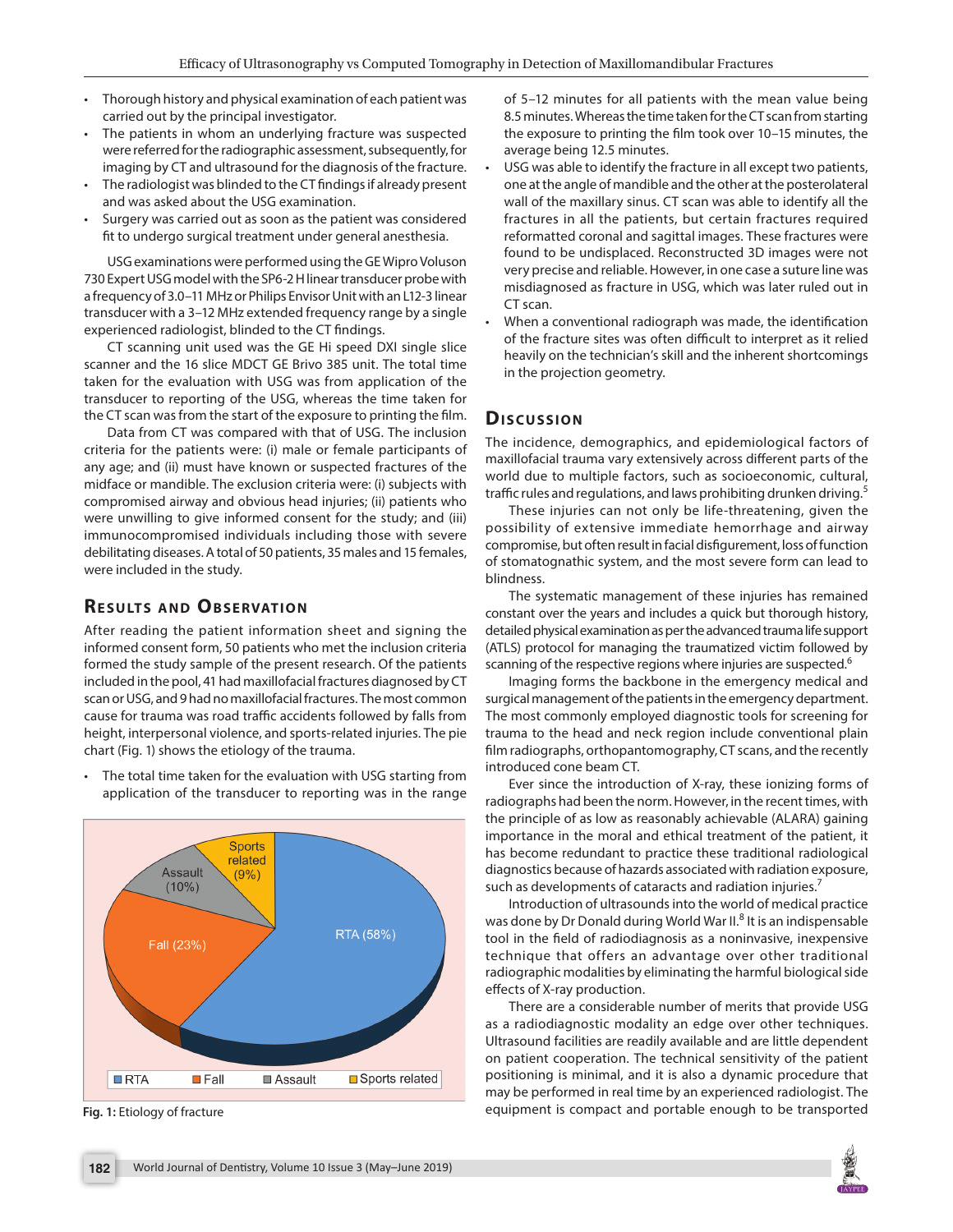either into emergency room, rapid bedside imaging, or even into operating theater for intraoperative evaluation. There are no biological risks associated with its use, so it can be repeated multiple times.<sup>4</sup>

As described in our study, sonography has the scope and potential to be employed efficiently in the primary care of trauma patients. Its application to the musculoskeletal system has been identified only recently. It can now be considered as an alternative to conventional radiographs to rule out trauma, as first-line imaging, or as adjunct to CT.

USG has shown very high accuracy for the detection of nasal bone fractures with the sensitivity ranging from 90 to 100%, specificity of 98–100%, and high predictive values. $9,10$  These findings were supported by the reports of Friedrich et al.<sup>11</sup> and Hirai et al.,<sup>12</sup> thus establishing that USG is an adequate investigation for clinically suspected isolated nasal bone fractures.

In our study, we observed a significant positive agreement between the USG and the CT scans in the diagnosis of mandibular and ZMC fractures. We have taken CT scans to be the gold standard and aimed to prove USG to be equally effective in diagnosing mandibular and middle third fractures, and we obtained a sensitivity of 95%, a specificity of 90%, and a positive predictive value of 97.44%. The interpretation is calculated and interpreted in Tables 1 and 2. Based on the key article by Singh, the sensitivity of the USG technique is represented as 97.4%.<sup>13</sup> Assuming a difference in the sensitivity of 5%, we need a sample of 41 to arrive at a conclusion based on the formula  $N = \frac{Z^2 \mathcal{S}e(1 - \mathcal{S}e)}{d^2 \times \text{Prev}}$ . We took a sample of 50 for our study as the minimum requirement was 41.

The results obtained indicate a strong and significant correlation between CT and USG for the diagnosis of fractures. Figures 2 and 3 depict fracture of the mandible; Figure 4 depicts fracture of midface ultrasonographically; and it can be compared to those fractures in CT scan in Figures 5 and 6.

Step-like, displaced fractures were easier to diagnose when compared to minimally displaced fractures and nondisplaced fractures. In our study, we had two undisplaced fractures that could

**Table 1:** Calculation and statistical interpretation on the basis of USG

| USG result | Positive                                      | <b>Negative</b> |
|------------|-----------------------------------------------|-----------------|
|            | 38 (true positive = a) 1 (false positive = c) |                 |
|            | 2 (false negative = b) 9 (true negative = d)  |                 |

**Table 2:** Calculation and statistical interpretation of the study

| <b>Statistic</b>               | Formula                           | Value                    | 95% CI        |
|--------------------------------|-----------------------------------|--------------------------|---------------|
| Sensitivity                    | $a/a + b$                         | 95.00%                   | 83.08-99.39   |
| Specificity                    | $d/c + d$                         | 90.00%                   | 55.50-99.75   |
| Positive likeli-<br>hood ratio | Sensitivity/1 $-$<br>specificity  | 9.50                     | 1.48-61.07    |
| Negative likeli-<br>hood ratio | $1 -$ sensitivity/<br>specificity | 0.06                     | $0.01 - 0.22$ |
| Disease preva-<br>lence        | $a + b/a + b +$<br>$c + d$        | $80.00\%$ <sup>(*)</sup> | 66.28-89.97   |
| Positive predic-<br>tive value | $a/a+c$                           | 97.44%(*)                | 85.53-99.59   |
| Negative pre-<br>dictive value | $d/b + d$                         | $81.82\%$ <sup>(*)</sup> | 53.43-94.64   |
| Accuracy                       | $a + d/a + b +$<br>$c + d$        | $94.00\%$ <sup>(*)</sup> | 83.45-98.75   |



**Fig. 2:** USG showing fracture of left body of the mandible



**Fig. 3:** USG showing fracture of left condyle

not be identified by USG. Even a 0.2-mm disruption in the fracture site could be identified in our study as agreed by Singh et al.<sup>13</sup> The accuracy of our study was assessed to be 94%.

Very few authors have investigated the use of ultrasound in mandibular fractures. This is probably because mandibular fractures are easily diagnosed by clinical examination alone or with simpler conventional radiography like the orthopantomograph (OPG) or occlusal radiograph. Hirai et al.<sup>12</sup> in their case series



**Fig. 4:** USG showing depressed anterior maxillary wall fracture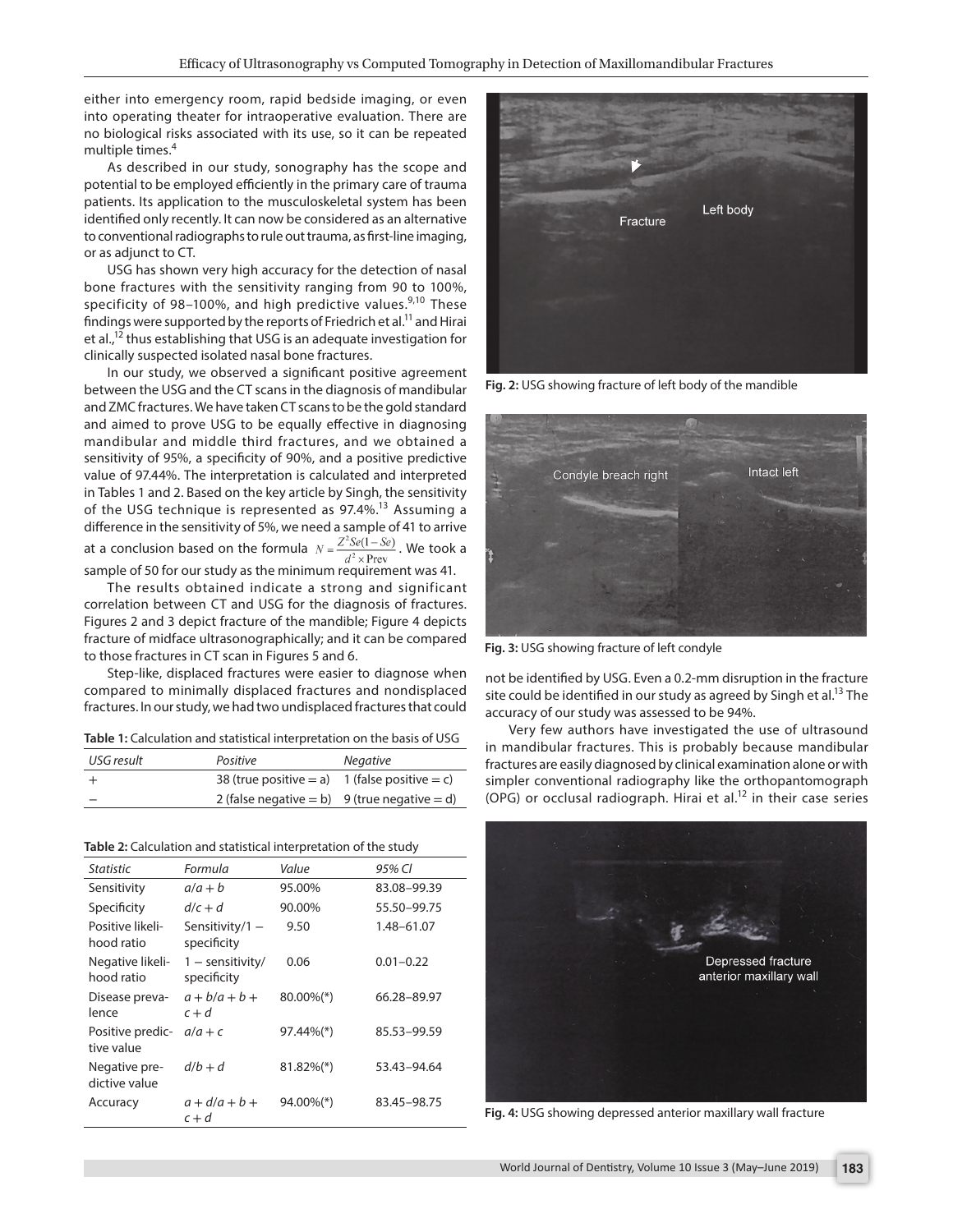

Fig. 5: CT axial image showing orbital floor fracture **Fig. 6:** CT scan showing left ZMC fracture

demonstrated that USG could readily detect fractures of the mandibular symphysis and angle.

Kleinheinz et al.<sup>14</sup> and Friedrich et al. reported USG sensitivity and specificity of 100% and 66%, respectively; and Friedrich et al.<sup>11</sup> reported USG sensitivity and specificity of 100% and 52%, respectively, in the detection of mandibular subcondylar/ramus fractures.

In the emergency department, time plays the most crucial role. Keeping this in mind, we included the time taken for the investigation to detect fracture in our present study. Not many studies have compared this in the past. We observed that USG, apart from being portable and inexpensive, also readily detected the presence of a fracture. Whereas the time taken to shift the patient to the CT room, positioning on the gantry, setting the parameters, and loading data into the computer was a lengthier and slightly more cumbersome process.

Although, the ongoing research and their results are promising, further investigation is mandated to document strong evidence on the appropriateness of diagnostic USG in mandibular fractures.

The major disadvantage of the use of USG in the diagnosis of facial fractures lies in its inherent inability to identify undisplaced fractures<sup>15</sup> or to differentiate the fracture from a suture line. Without a degree of displacement, there is a probability that the fracture may not be detected. Another drawback is that USG doesn't allow the fractured site in the craniofacial skeleton, although picked up, to be related to any adjacent anatomical landmark. In the absence of a report, the printed film alone will not be of much use. Clinical correlation is a must for the proper application of this tool to the diagnosis of the fracture.

Within the limitation of the design of this study, USG has proved to be a valid tool for the diagnosis of fractures of midface including zygomatic complex/arch, anterior wall of maxilla, nasal bone, displaced infraorbital margin, and mandibular fractures. It will be of prime importance in the coming future to explore and extend its validity in the diagnosis of undisplaced fractures and the use of smaller transducer probes to identify the specifications of the optimal probe size required that will aid in the diagnosis of nondisplaced fractures as well.<sup>15</sup> We identify USG as being in its budding stage at present, in its application to the musculoskeletal system. A possible paradigm shift is likely to thrust it into higher places with more and more research and technical advancements occurring rapidly, and as radiologists gain proper training and greater experience in its potential application to the maxillofacial trauma setting.

The study hypothesizes the fact that USG can be used as an adjunctive tool to CT in the diagnosis of facial fractures. Through our results, we can conclude that its accuracy in diagnosing the



fractures is pretty good. So, in certain scenarios where the facility of CT scan is unavailable, we can still diagnose the patients with USG to a great extent and probably take them in for surgical intervention. There is no doubt that CT scan is the gold standard of diagnosis of maxillomandibular fractures, but USG surely can be an adjunct.

# **CONCLUSION**

As rapid advancement in every field of the healthcare industry is occurring at a breakneck speed, it is essential to explore options that are more versatile and beneficial to both the patient and clinician in the field of maxillofacial traumatology as well. Ongoing research is encouraging, and the future is likely to witness many more clinicians opting to utilize this modality as the primary or perhaps even a definitive screening tool for the diagnosis of maxillofacial fractures without an underlying intracranial injury.

In our study, we observed the versatility and efficacy of this radiographic tool and keeping in mind, both the advantages and shortcomings, we realized that the use of USG is beneficial to the patient. It is advantageous to the patient because it is radiationfree, noninvasive, and can be helpful even for the uncooperative, restless patients, such as pediatric age group, or it can be used when ionizing radiation is contraindicated, such as in pregnant patients.

The full potential of USG is still undiscovered, and it calls for further exploration by radiologists and surgeons. From the technical point of view, the advances in the hardware technology and biophysics are dynamic and unending. Undoubtedly, this will lead to scaling of greater heights in the manufacturing of the ultrasonic scanning units and specifications of the probes. All the factors combined might witness this tool to eventually be considered a forerunner in the list of diagnostic modalities available for evaluation of fractures in the human skeleton.

# **CLINICAL SIGNIFICANCE**

Further research in the technical aspects and training in the application of this method in trauma management in near future is likely to witness USG becoming the modality of choice as an initial screening tool for detection of fractures.

#### **REFERENCES**

- 1. Ballantyne B, Ling A, et al. The current role of focused assessment with sonography for trauma (FAST) in the ever-evolving approach to abdominal trauma. Univ West Ont Med J 2012;81:20–22.
- 2. Kumar GBA, Dhupar V, et al. Patterns of maxillofacial fractures in goa. J.Maxillofac Oral Surg. 2015 Jun;14(2):138–141. DOI: 10.1007/s12663- 013-0583-7.